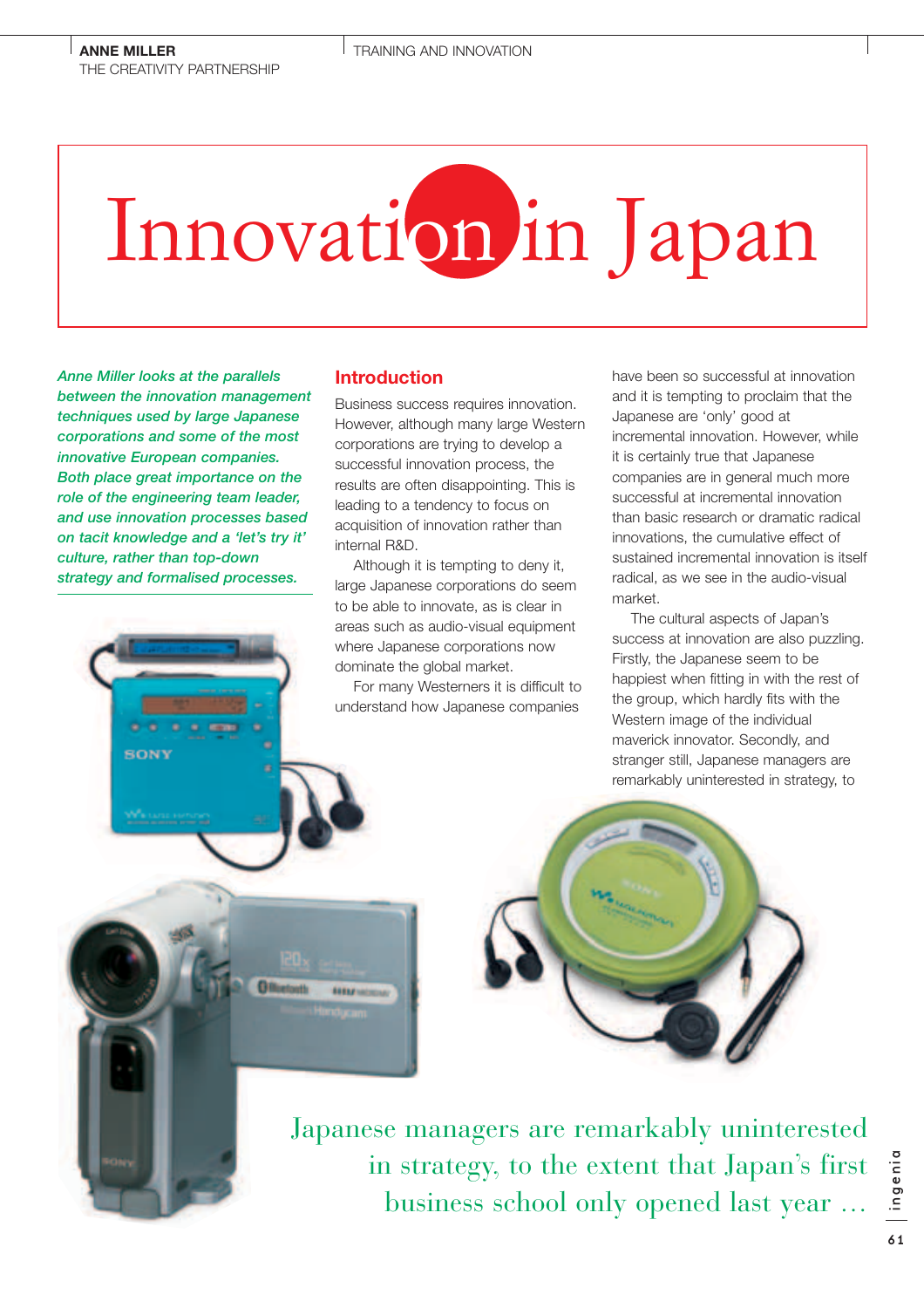

**Body welding at Mitsubishi Motors at the Nagoya Plant, Okazaki, Japan**

the extent that Japan's first business school only opened last year.

This article is based on a series of interviews carried out during a study tour of Japanese innovation, carried out under the auspices of the EU–Japan program (www.eujapan.com), and looks at whether there are any lessons we in the West can learn from Japan about innovation. Japan is particularly interesting from an engineering perspective, as the post-War Japanese economy has been based on the fundamental assumption that economic prosperity will come from expertise in engineering, rather than from science, finance, or law.

Part of the reason for Japan's success at innovation may lie in Japanese attitudes both to strategy and to the role of the engineering team leader. Both have much more in parallel with the attitudes common in the West



in small entrepreneurial companies than in our large corporations.

#### **Innovation management and strategy**

As in the West, the role of the senior management of a large Japanese organisation is to set the direction of the company, but this will be by setting its corporate objectives and values rather than the strategy for achieving these. For example in Canon this process is known as 'Kyosei', or 'living and working together for the common good'. The focus will be much more on growth and continuing employment of the workforce rather than on profit.

Japanese corporations use a much wider diversity of management approaches than are found in Western corporations. Japanese managers say that this is because the absence of business schools means that very few managers learn a standard 'business school' framework with which to structure their experience. As there is still very low mobility between companies, each corporation evolves its own approach.

Nevertheless, in general the focus is much more on generating and sharing tacit knowledge than on codifying explicit knowledge. Japanese managers will readily exchange experiences in what they actually do, for example in Quality Circles, but there is a significant cultural disinterest in discussing theory. In general, where Japanese methods such as JIT (Just-In-Time manufacturing) have been formulated as strategic processes and disseminated in the West (and also back to Japan), it is Western management consultants who have identified and systematised previously unnamed Japanese practices.

While senior management perhaps play a less direct role in Japan than in the West, in the Japanese process the team leader often has a much more important role, both in the process of defining the goal and feeding this up to more senior levels in the organisation, but also in leading the collective innovation process. Nonaka\* refers to this as 'middle-up-down management'.

## **The role of the team leader**

Many large Western corporations are trying to develop a successful innovation

\* Nonaka and Takeuchi, *The Knowledge-Creating Company: How Japanese companies create the dynamics of innovation* (1995)

ingenia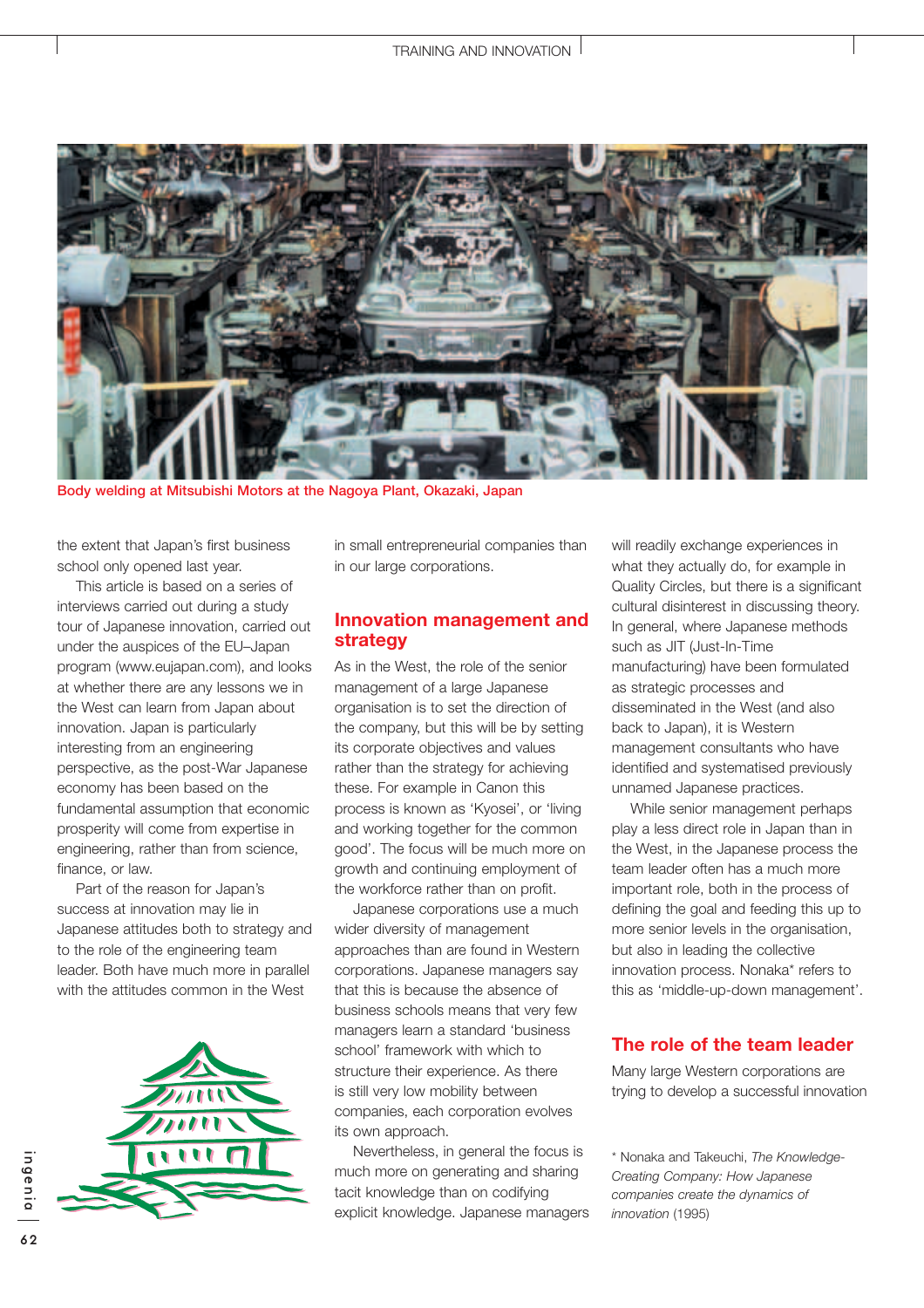process, but unfortunately the results are often disappointing. It is therefore interesting that the Japanese approach works well in large corporations.

Although there are fundamental differences between the underlying philosophy and culture of Japanese corporations and smaller European companies, we believe that a key common factor in both is the importance placed on the role of the team leader. Both see this as being much more important than having a top-down corporate strategy, formalised processes, or the objective decisionmaking criteria that are so often the focus of attention in the large Western corporation.

The aim of the Japanese team leader is to keep a clear focus on the often deliberately ambiguous objectives, and to bring together the individual diverse contributions of the team members into such a close and harmonious whole that it is as if the team formed one organism. The team as a whole can then make the necessary creative leap, utilising the knowledge base of the whole group.

When performed well, this is an immensely powerful technique. This process is in keeping with the underlying philosophical feeling that is held by many Japanese, of an ambiguity in personal boundaries and a sense of fundamental unity between all living things. However, the technique also makes the characteristics of the team leader particularly important. An effective team leader will be able to harness the power of the group to create something new. An ineffective one may achieve harmony, but also stagnation.

Note that the focus on harmony does not imply a 'cuddly' atmosphere: Japanese society is still very

# An effective team leader will be able to harness the power of the group to create something new …

hierarchical, and leaders may be pretty tough on the team members, who may well be somewhat afraid of them.

#### **Qualities of the team leader**

Mr Inoue, former board member in charge of R&D at Toyota, explained that in Toyota a Chief Designer (the individual who leads the team that develops a new model) is selected for 'enthusiasm, knowledge, openmindedness and the ability to "smell the good one" '. A senior manager at Fuji uses similar criteria, selecting team leaders for 'experience, leadership characteristics and the ability to create new ideas for him/herself'.

It is noticeable that the focus is on technical leadership ability, rather than simply on skills in project management, and that high emphasis is placed on personal experience, tacit rather than explicit knowledge, and intuition. This is not unusual in Japanese companies. For example a senior manager at Sharp quite explicitly rated intuition as much more important than market surveys in the identification of new product opportunities.

This difference in attitude may well have its basis in the philosophical emphasis placed in the West on the distinction between intuitive and rational thought, while Japanese philosophy emphasises unity. Nevertheless, it is also noticeable that in the West it is the most

… the focus is on technical leadership ability, rather than simply on skills in project management …

innovative organisations and managers that place the most importance on the skilled use of intuition.

The importance placed on personal tacit knowledge means that the role of Chief Designer or team leader also requires a breadth of experience. Toyota therefore select potential Chief Designers early and aim to maximise the breadth of their experience, transferring them from R&D to production, sales and 'even' planning departments. This personal experience enhances their ability to bring together the diverse and nebulous requirements and possibilities that are involved in the development of a new model.

### **Strength through diversity?**

Japanese companies often seem wildly diverse to Western eyes. Not only does each have its own unique company style, but each may well also have a totally diverse product range which will have developed through organic growth rather than acquisition. This does not

just extend to the large corporations such as Sumitomo Electric Industries, which has a product range extending from superconductors to hair tonic, but even shows itself in smaller groups such as the 800 employees of the Mitani group who sell cement, oil, computers and write software for



ingenia